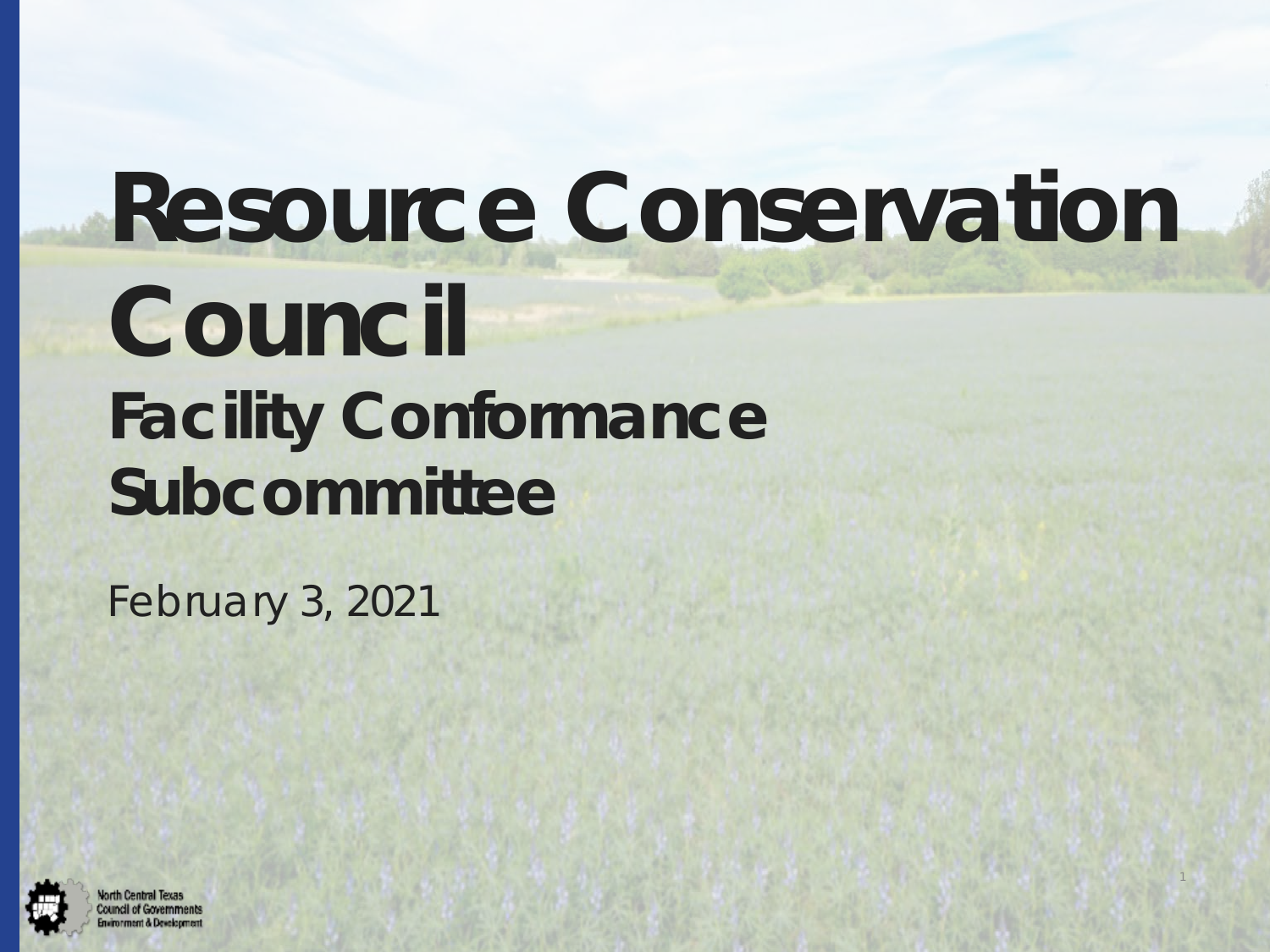## Procedures for Call

**Please keep your microphone on mute** when not speaking.

**Please state your name and entity you are** representing when you ask a question or provide a comment.

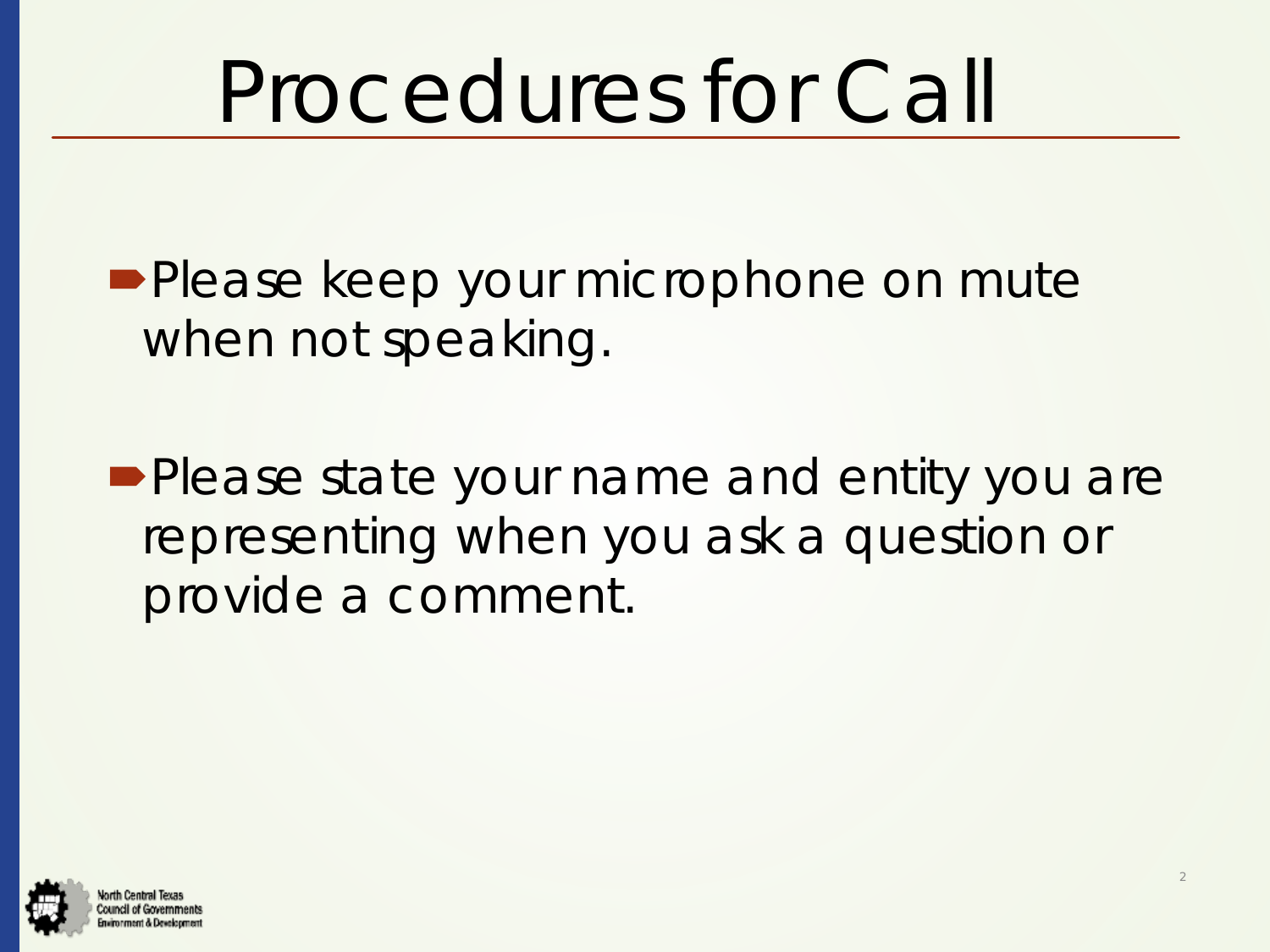## 1. Welcome and Introductions.

## 2. Presentation.

■ All Paws Go to Heaven, LLC, Collin County (near McKinney)

Andrea Zamora, Environmental Consultant, George O. Chandlee, Ph.D., P.G., Senior Environmental Consultant, and Elizabeth Andaverde, Senior Environmental Consultant, all from Source Environmental Sciences, Inc.

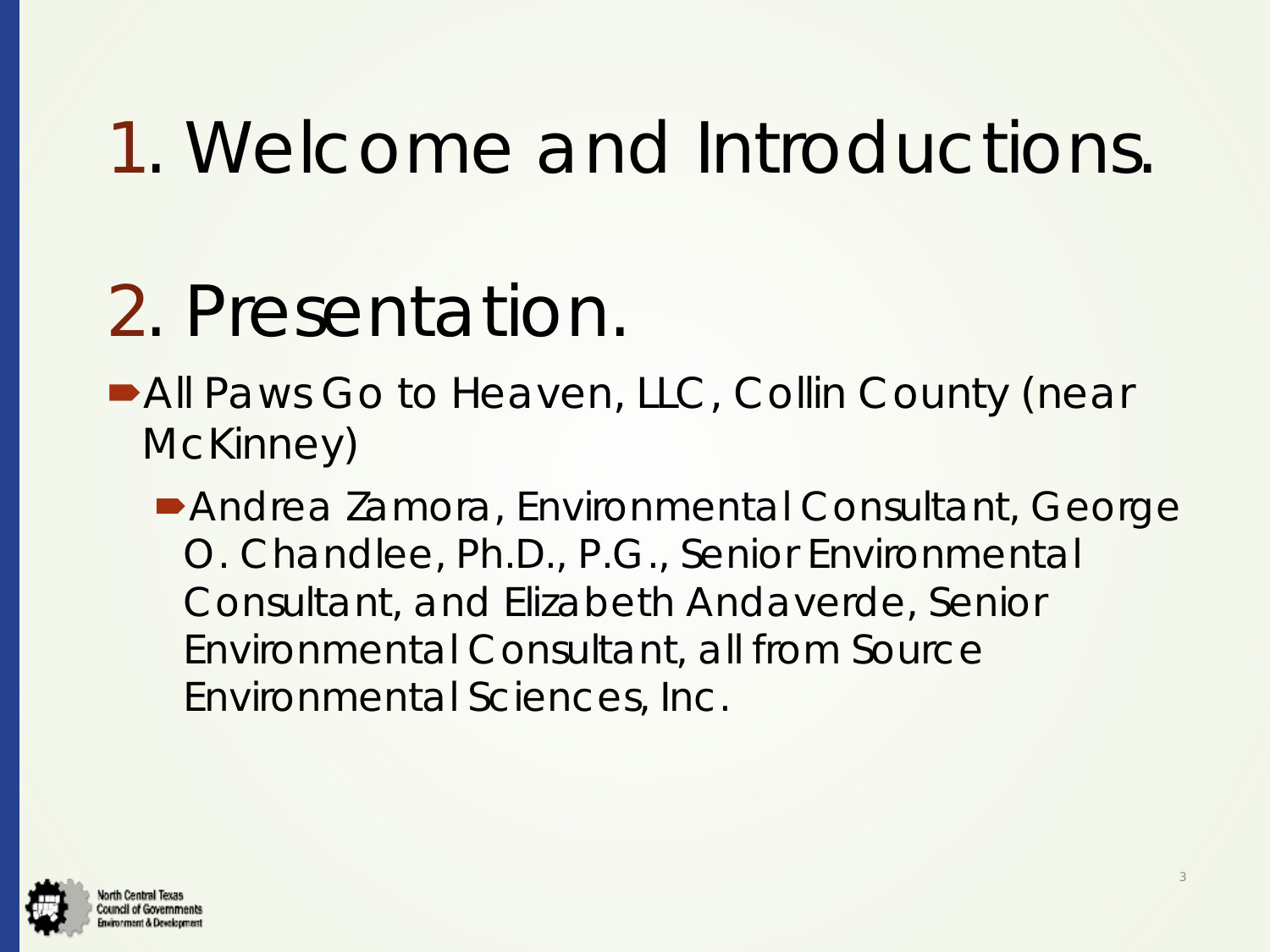### ALL PAWS GO TO HEAVEN, LLC. MCKINNEY FACILITY TYPE V REGISTRATION APPLICATION FEBRUARY 2021

North Texas Council of Governments Resource Conservation Council's Facility Conformance Subcommittee

All Paws Go to Heaven, LLC. Casey Springer, Regional Manager Michael Dunn, Facilities Project Manager Kelly Clinton, Vice President Source Environmental Sciences, LLC. Andrea Zamora, Environmental Consultant Elizabeth Andaverde, Senior Environmental **Consultant** George O. Chandlee, Ph.D., P.G., Vice President and Senior Environmental Consultant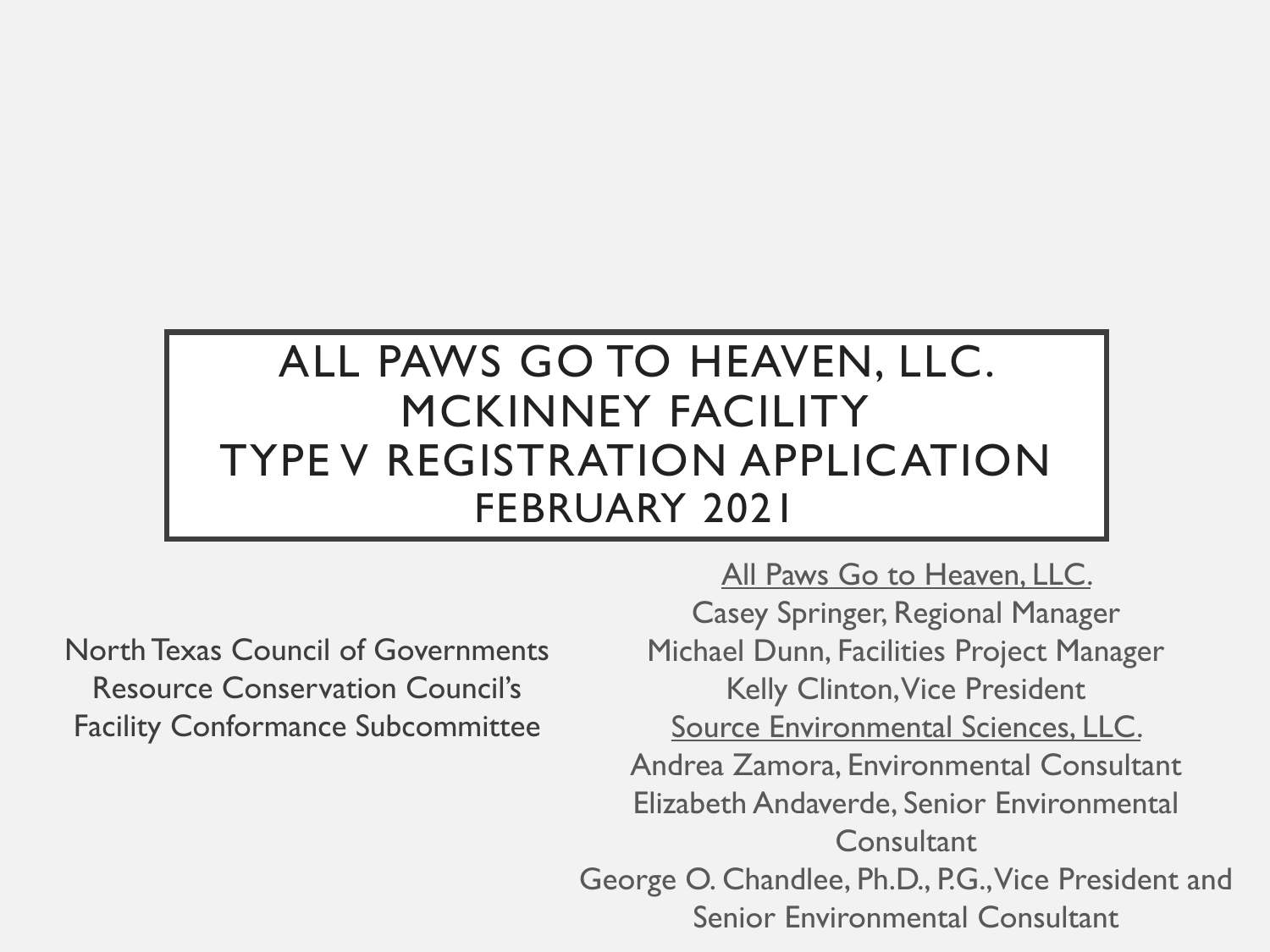### FACILITY OVERVIEW

• Meeting Purpose:

- Provide the Resource Conservation Council's (RCC) Facility Conformance Subcommittee with a Briefing on the Type V Registration Application
- Currently an existing Type V facility
- Surrounding land use is primarily undeveloped and low-density residential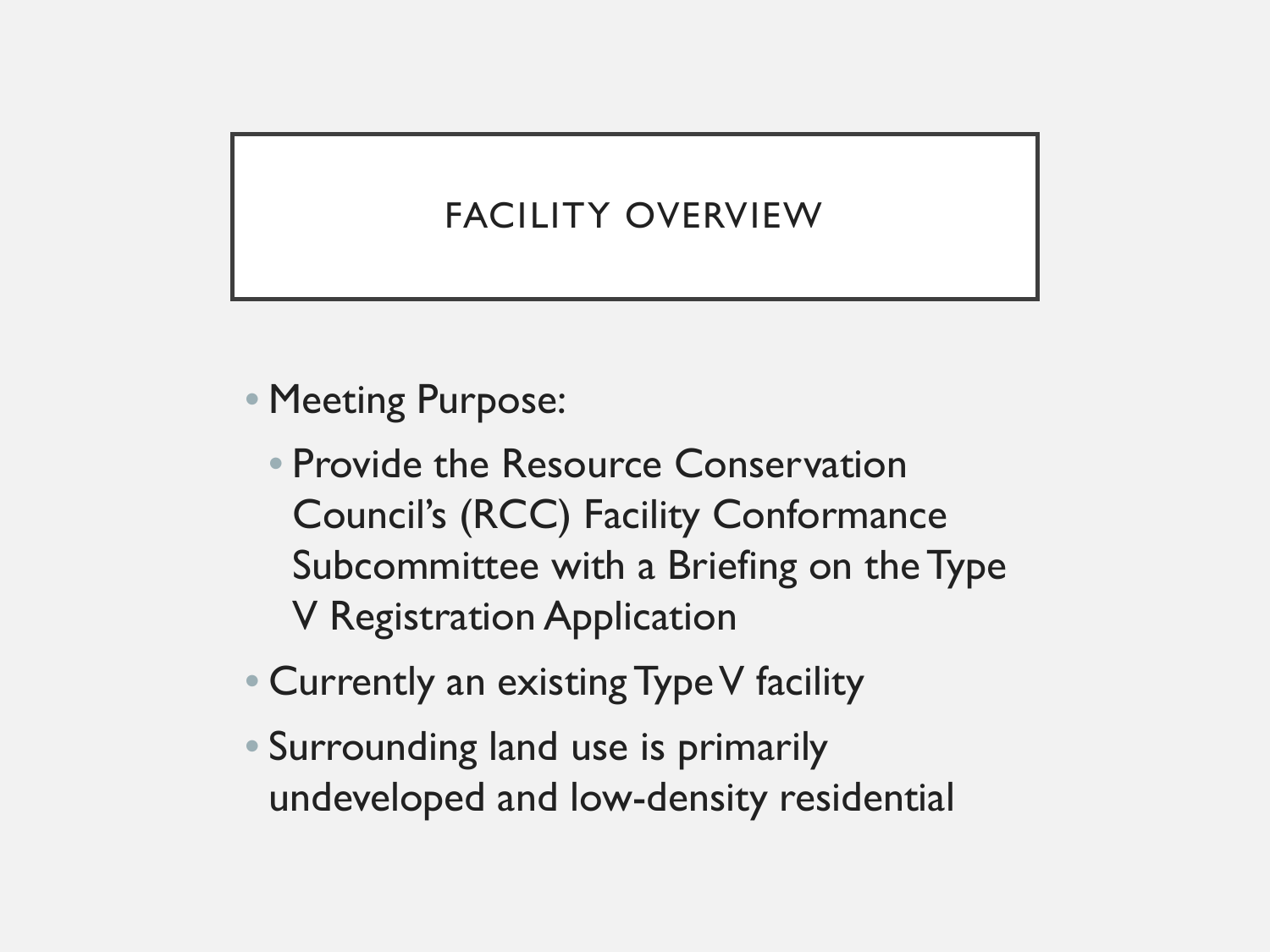### **Town** of **New Hope**

Zoning District Map

#### **LEGEND**

SF-2 SINGLE FAMILY (2 ACRE) DISTRICT  $SE-4$ SINGLE FAMILY (4 ACRE) DISTRICT GENERAL BUSINESS DISTRICT GB MUNICIPAL DISTRICT MO<sub>1</sub> MHD MANUFACTURED HOME DISTRICT FP. 100 YR FLOOD PLAIN VIIIA ----- NEW HOPE CORPORATE LIMITS NATURAL STREAM

All Paws Go to Heaven facility 511 W. New Hope Rd. City of New Hope, Collin County



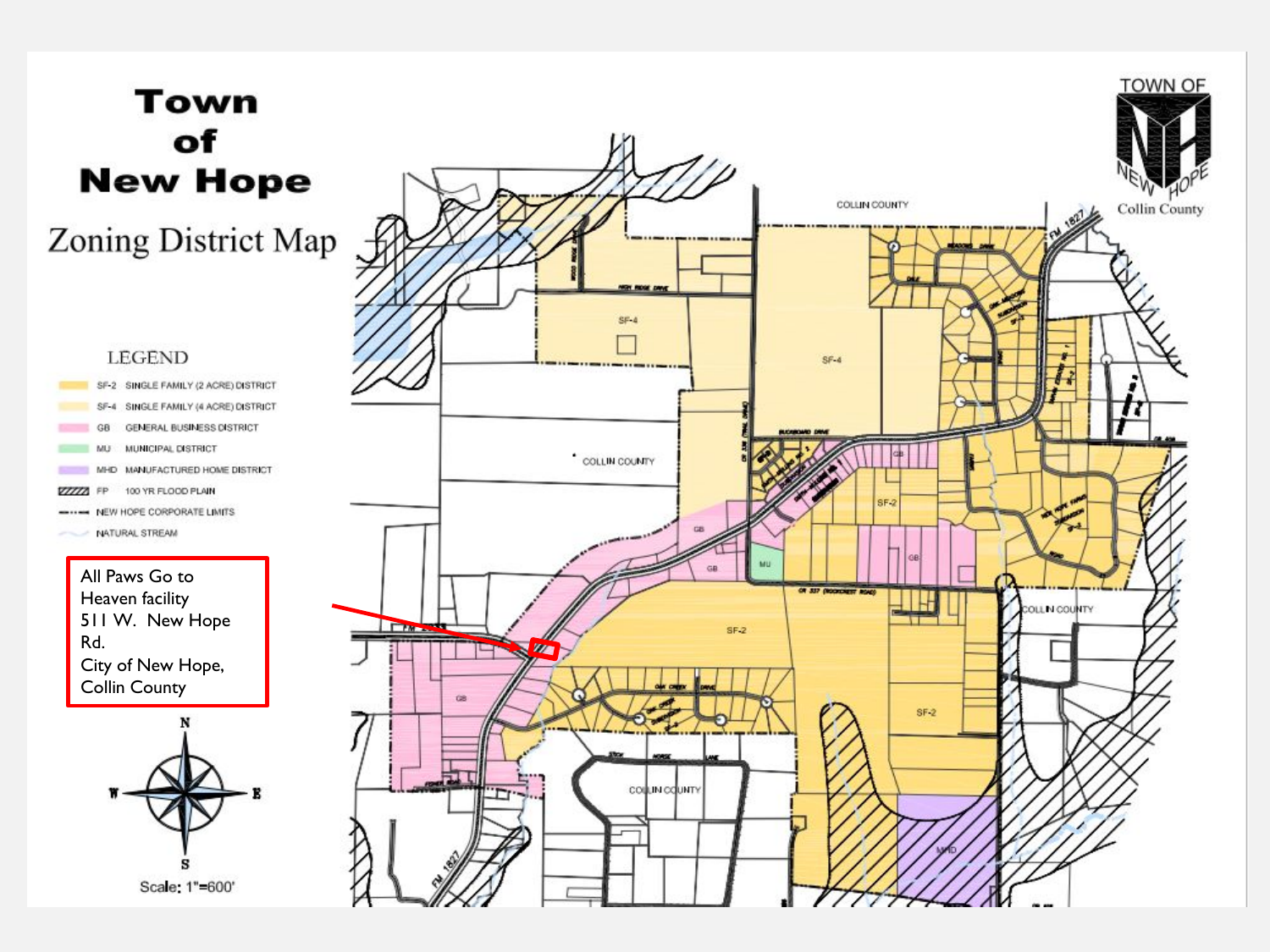### LAND USE MAP

- All Paws Go to Heaven, LLC. - McKinney facility
- Approximately one acre in area
- The property contains one metal building and one -story stone building
- One entrance leading to W. New Hope Road
- Building is offset from W. New Hope Road by approximately 100 ft.
- According to Zoning Map facility is located in an area designated as the General Business **District**

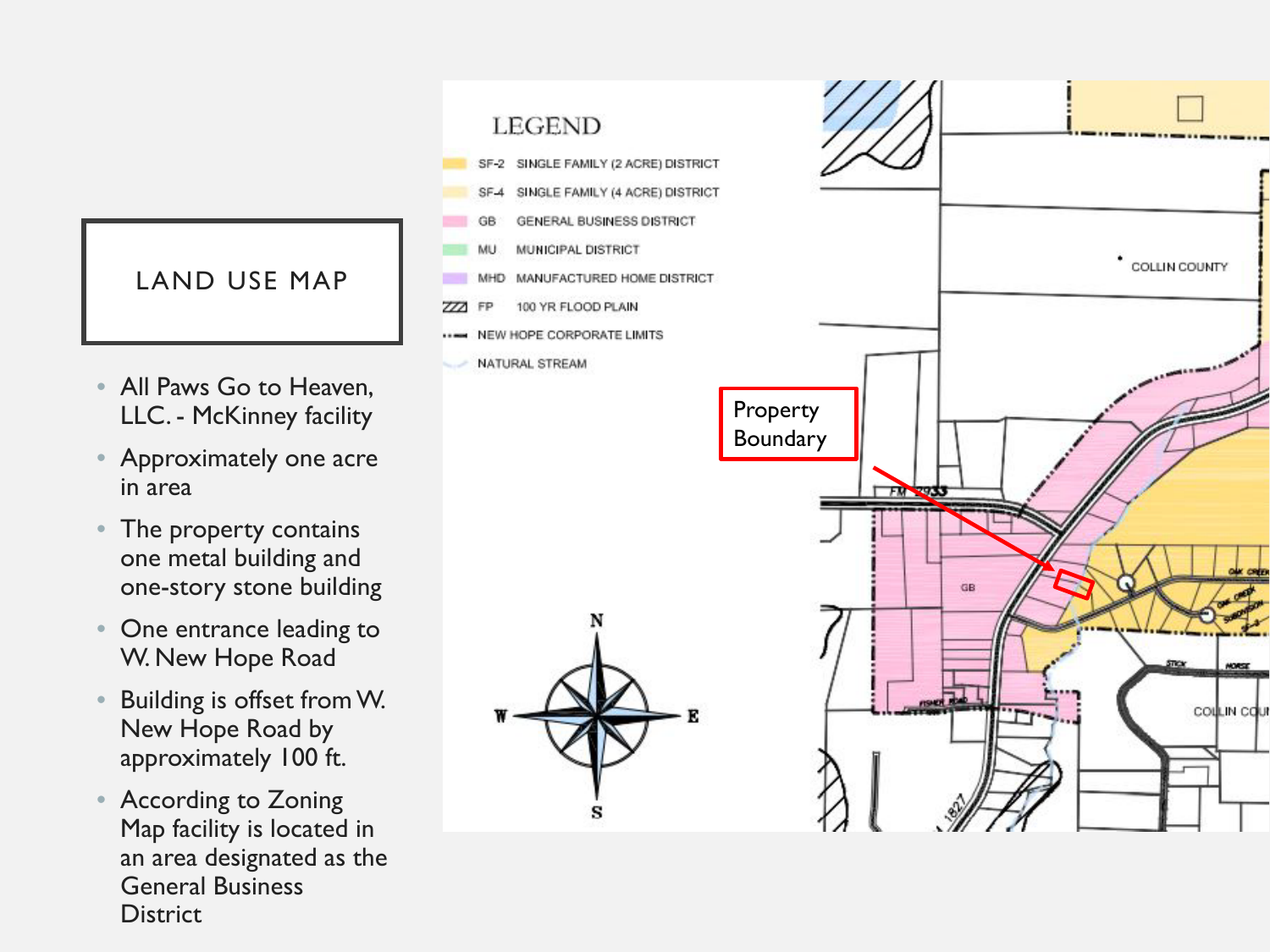

Roome Land Surveving 2000 Avenue G, Suite 810 Plano, Texas 75074 Phone (972) 423-4372 / Fax (972) 423-7523 www.roomesurveying.com / Firm No. 10013100

#### Property Description

SITUATED in the State of Texas, the County of Collin and the City of New Hope, being part of the H. T. Chenoweth Survey, Abstract No. 157, being all of a called 1.00 acre tract conveyed to Graycourt Real Estate, LLC by deed recorded in Document No. 20151209001534730 of the Deed Records of Collin County, Texas and being more particularly described as follows:

BEGINNING at a 1/2 inch iron rod found for corner in the east right-of-way line of W. New Hope Road and marking the northwest corner of a called 3.6 acre tract conveyed to Joneth Love by deed recorded in Volume 773, Page 401 of the Deed Records of Collin County. Texas and the southwest corner of said 1.00 acre tract:

THENCE with said East right-of-way line and the west line of said 1.00 acre tract. North 37'52'38" East. 134.60 feet to a PK Nail set for corner in an asphalt driveway marking the southwest corner of a called 0.912 acre tract conveyed to John Petway by deed recorded in Volume 4522, Page 1403 of the Deed Records of Collin County, Texas and the northwest corner of said 1.00 acre tract-

THENCE with the south line of said 0.912 acre tract and the north line of said 1.00 acre tract, South 85'00'22" East, 372.79 feet to a 1/2 inch iron rod found for corner in the west line of Oak Creek Addition, an addition to the City of New Hope, Collin County, Texas, accordina to the plat thereof recorded in Volume C. Page 356 of the Plat Records of Collin County, Texas and marking the southeast corner of said 0.912 acre tract and the northeast corner of said 1.00 acre tract;

THENCE with the west line of Oak Creek Addition and the east line of said 1.00 acre tract, South 29'15'38" West, a distance of 124.97 feet to a 1/2 inch iron rod found for corner marking the northwest corner of said 3.6 acre tract and the southeast corner of said 1.00 acre tract;

THENCE with the north line of said 3.6 acre tract and the south line of said 1.00 acre tract. North 84°52'36" West, 394.51 feet to the POINT of BEGINNING and containing 1.000 acres of land, more or less.

NOTES: (1) Source bearing is based on the plat of Oak Creek Addition recorded in Volume C, Page 356 of the Plat Records of Collin County, Texas, unless otherwise noted. (2) (CM) = Controlling monument. (3) Surveyor's signature will appear in red ink on original copies. (4) No part of the subject property lies within a Special Flood Hazard Area inundated by 100-year flood per Map Number 48085C0280J of the F.E.M.A. Flood Insurance Rate Maps for Collin County, Texas & Incorporated Area dated June 2, 2009. (Zone X). This statement does not imply that the property and/or structures will be free from flooding or flood damage. On occasion, greater floods can & will occur & flood heights may be increased by man-made or natural causes. This flood statement shall not create liability on the part of the surveyor. (5) Final grade assumed finished floor elevations are at the brick ledge. (6) Drainage arrows, if shown, were determined by elevations shown hereon. (7) Subject property is affected by any & all notes, details, easements & other matters, that are shown on or as part of the recorded plat. (8) Survey performed without a title commitment. There may be easements, or other matters, not shown.

#### CERTIFICATION

On the basis of my knowledge, information & belief, I certify to The Pet Loss Center that as a result of a survey made on the ground to the normal standard of care of Registered Professional Land Surveyors practicing in the State of Texas, I find the plat hereon is true, correct & accurate as to the boundaries of the subject property & if shown, location & type of buildings & visible improvements hereon.

Date: 4/3/2020 Job No. ES662479 Revised:







| RF=kon Rod Found ||RS=kon Rod Set | Cpd,=Capped ||OH=Cverhead Line||PP=Power Pole || EP=Light Pole || FH=Fire Hydrant | WV=Water Valve || WW=Water Web || WW=Water Web || WW=Water Web<br>||CM=Cas Meter||RI =Ruilding ||in || **LEGEND**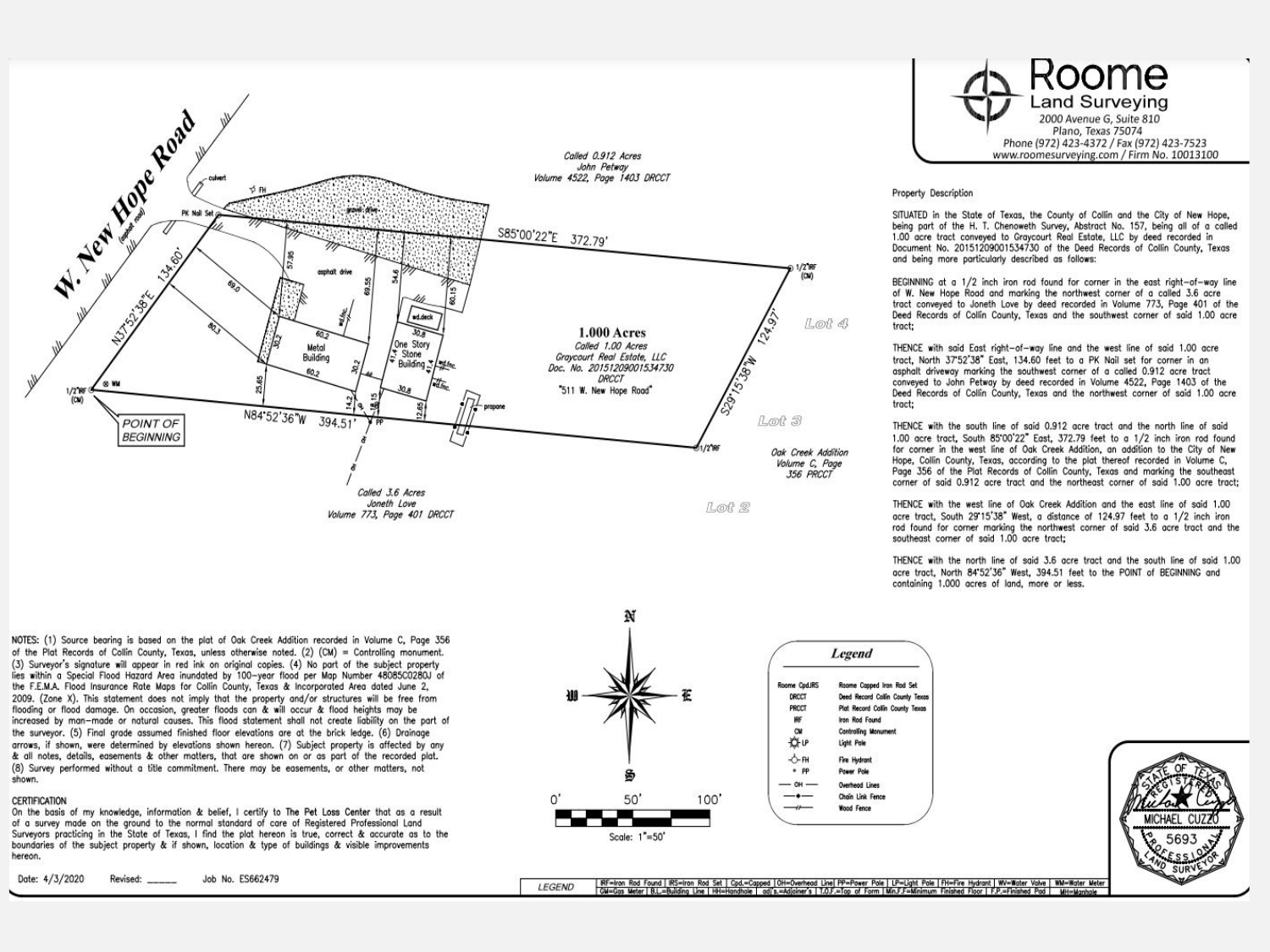### FACILITY OPERATIONS

- Waste Acceptance
	- Exclusively deceased pets (i.e., animal carcasses)
- Waste Storage
	- Two walk-in restaurant type freezers with shelfs for specific categories
		- Private storage, communal storage, paw print storage and hold storage
	- Based on pet owner request, pet will be segregated according to management protocols to either one of these categories and assigned a number that is documented in facility records
- Waste Treatment
	- After cremation process, remains will be returned to pet owner, if requested
	- If pet owner does not wish to keep the remains, the facility will send remains to one of the pet cemeteries it is in contract with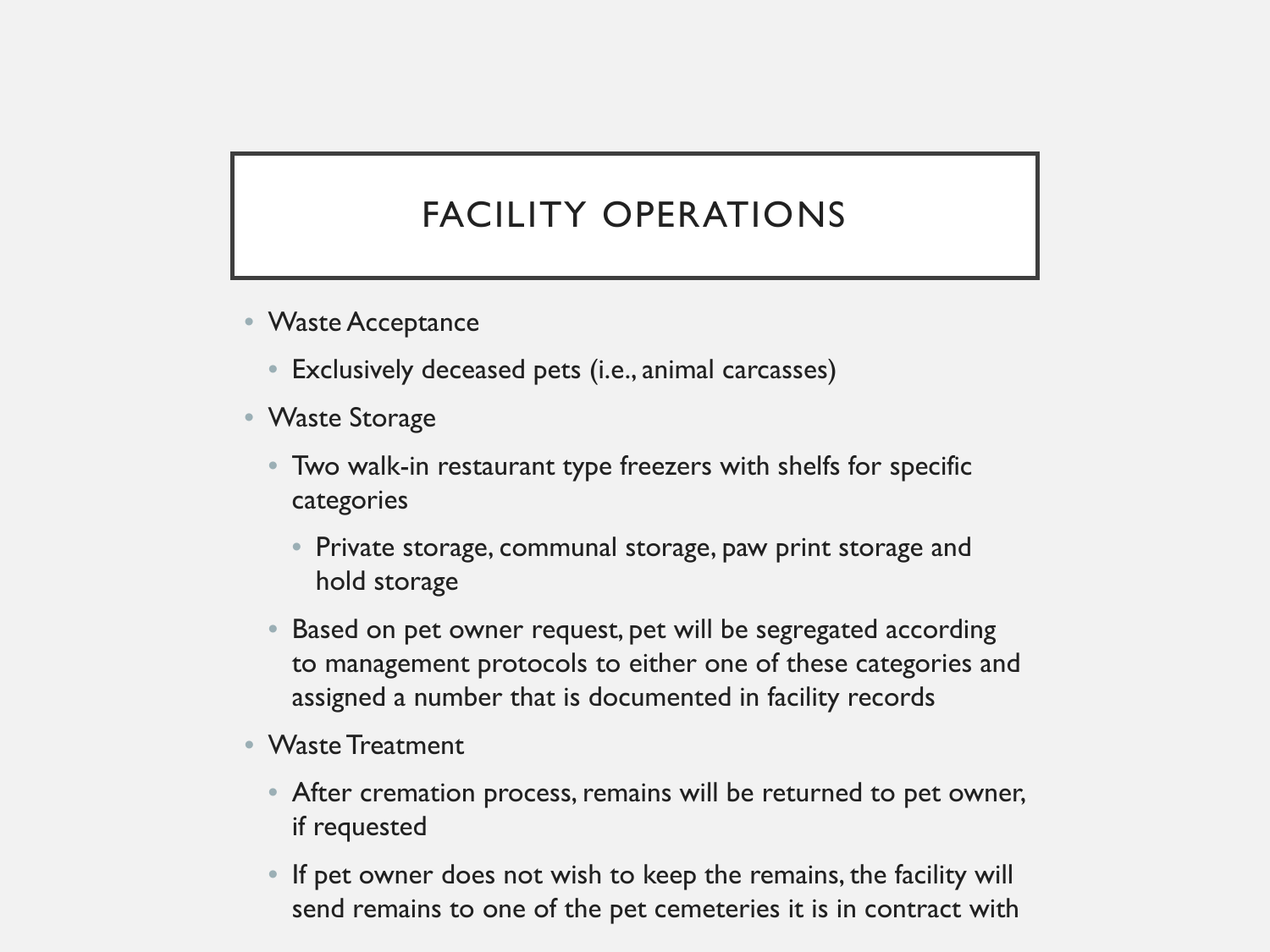### CONFORMANCE REVIEW PACKAGE

- Land Use Conformance
	- Waste management activity will take place within an enclosed building, contributes to minimal land impact
	- There will be no loading or unloading of waste outside property boundary
- Regional Plan Goals
	- Time to Recycle
		- The facility offers 24-hour drop-off service to help eliminate the ability for illegal dumping of deceased pets
	- Stop Illegal Dumping
		- The facility implements efforts to increase enforcement against illegal dumping with onsite security and cameras.
	- Assuring Capacity for Trash
		- The greatest number of days the facility will hold on to a deceased pet is 90 days, the pet will sit in cold storage until the pet owner is ready to begin cremation process. The average number of days the facility will store a deceased pet is 5 days.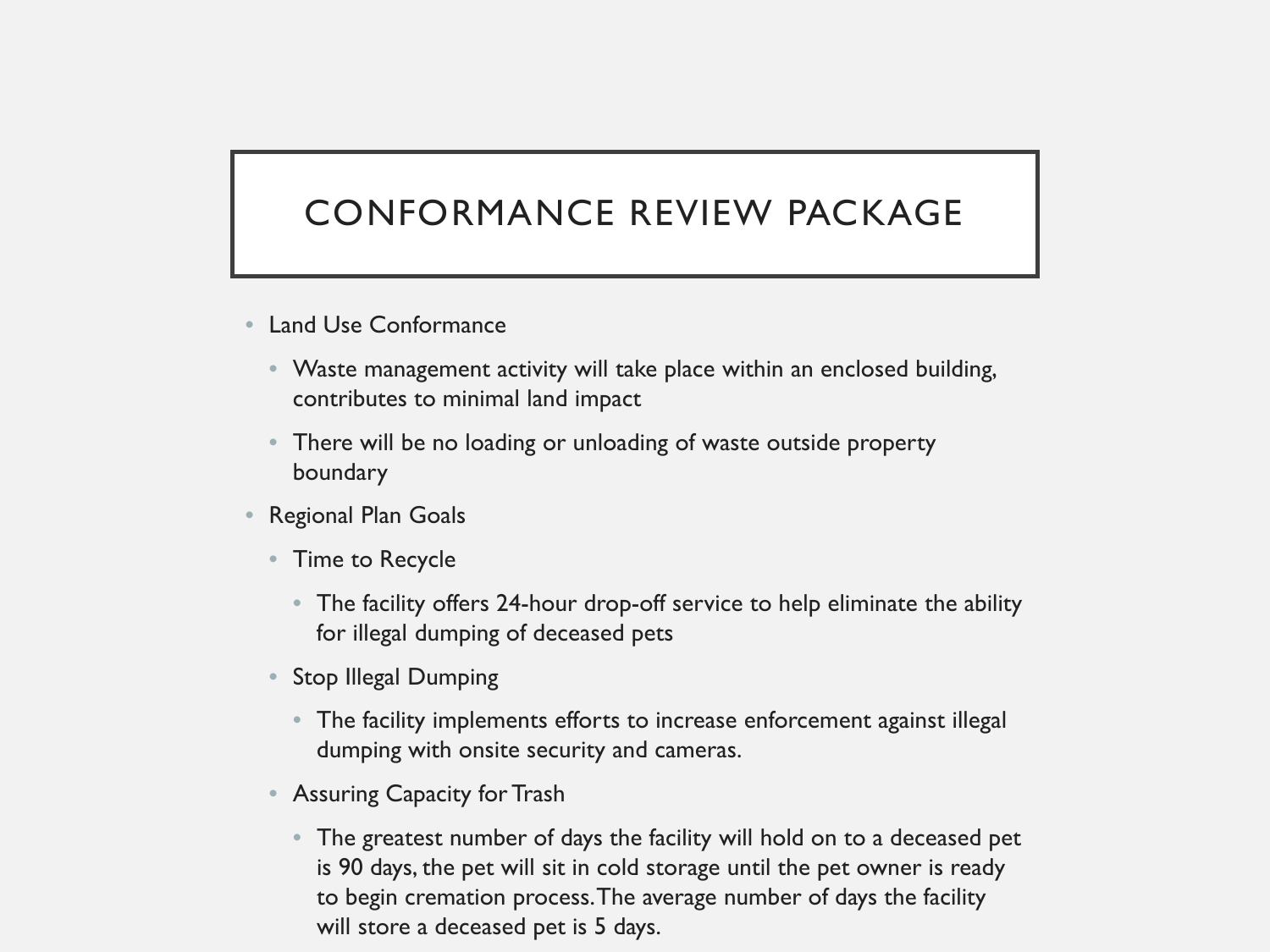### THANK YOU FOR THIS OPPORTUNITY TO PRESENT ON THE ALL PAWS GO TO HEAVEN, LLC. – MCKINNEY FACILITY

QUESTIONS?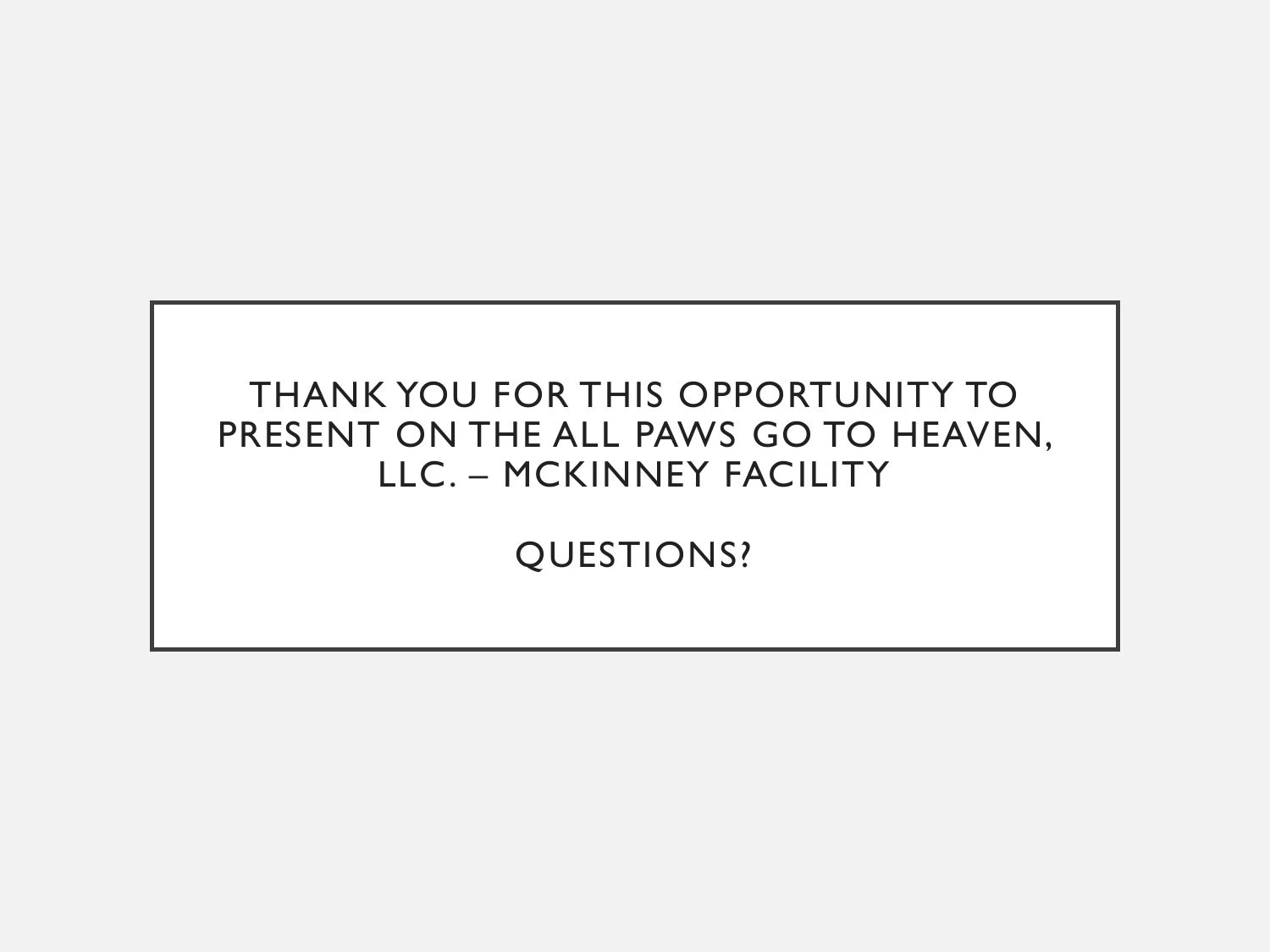## Action Items

3. The Subcommittee will discuss the application for All Paws Go to Heaven, LLC and vote whether to recommend to the Resource Conservation Council that the application conforms to the North Central Texas Regional Solid Waste Management Plan.

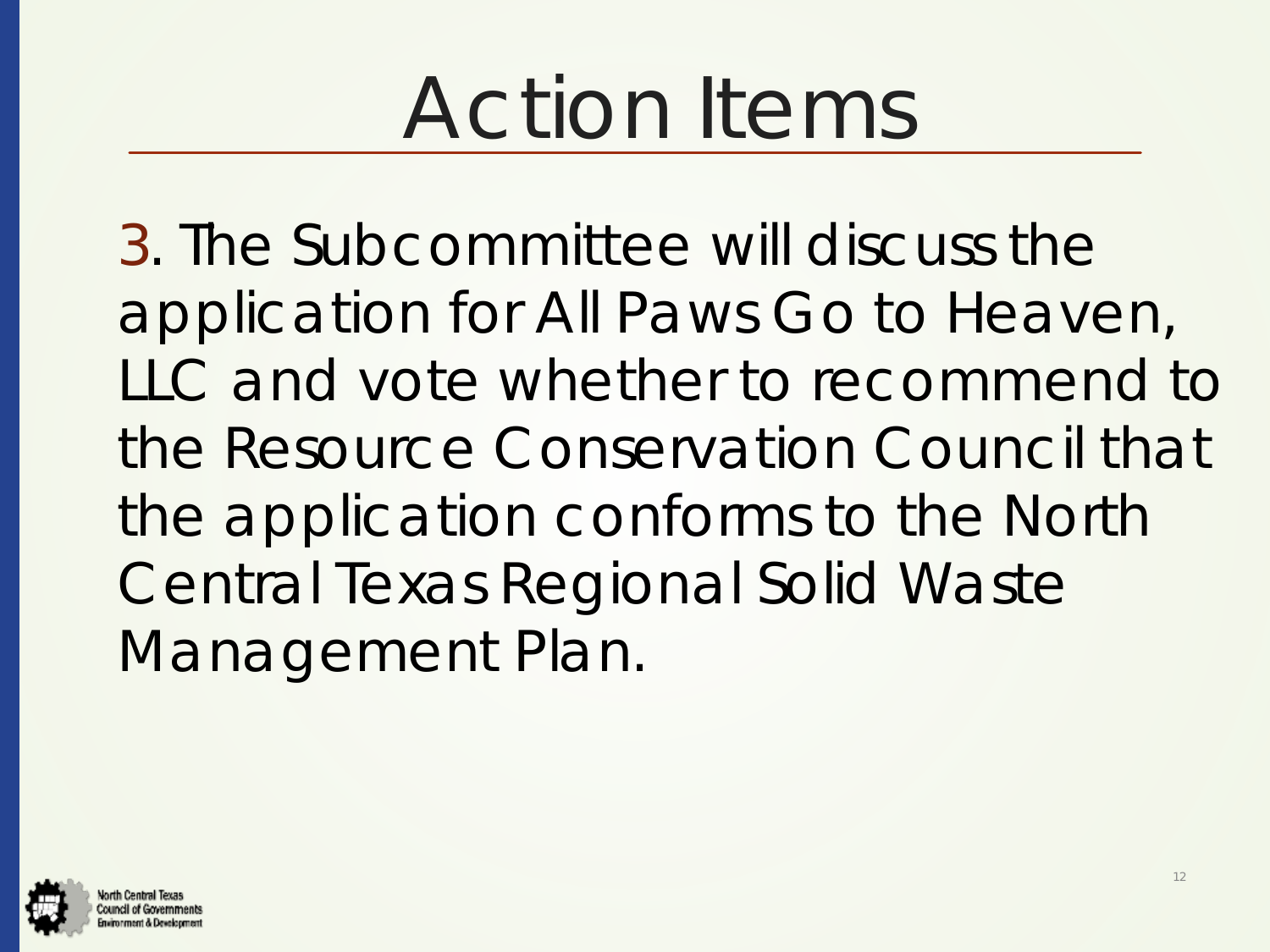## Discussion

4. Next Steps - The Resource Conservation Council will vote on the Subcommittee's recommendation for All Paws Go to Heaven, LLC at its next meeting on February 18, 2021. After this meeting, a letter stating the RCC's final conformance determination will be submitted to the TCEQ, with a copy to be sent to the applicant.

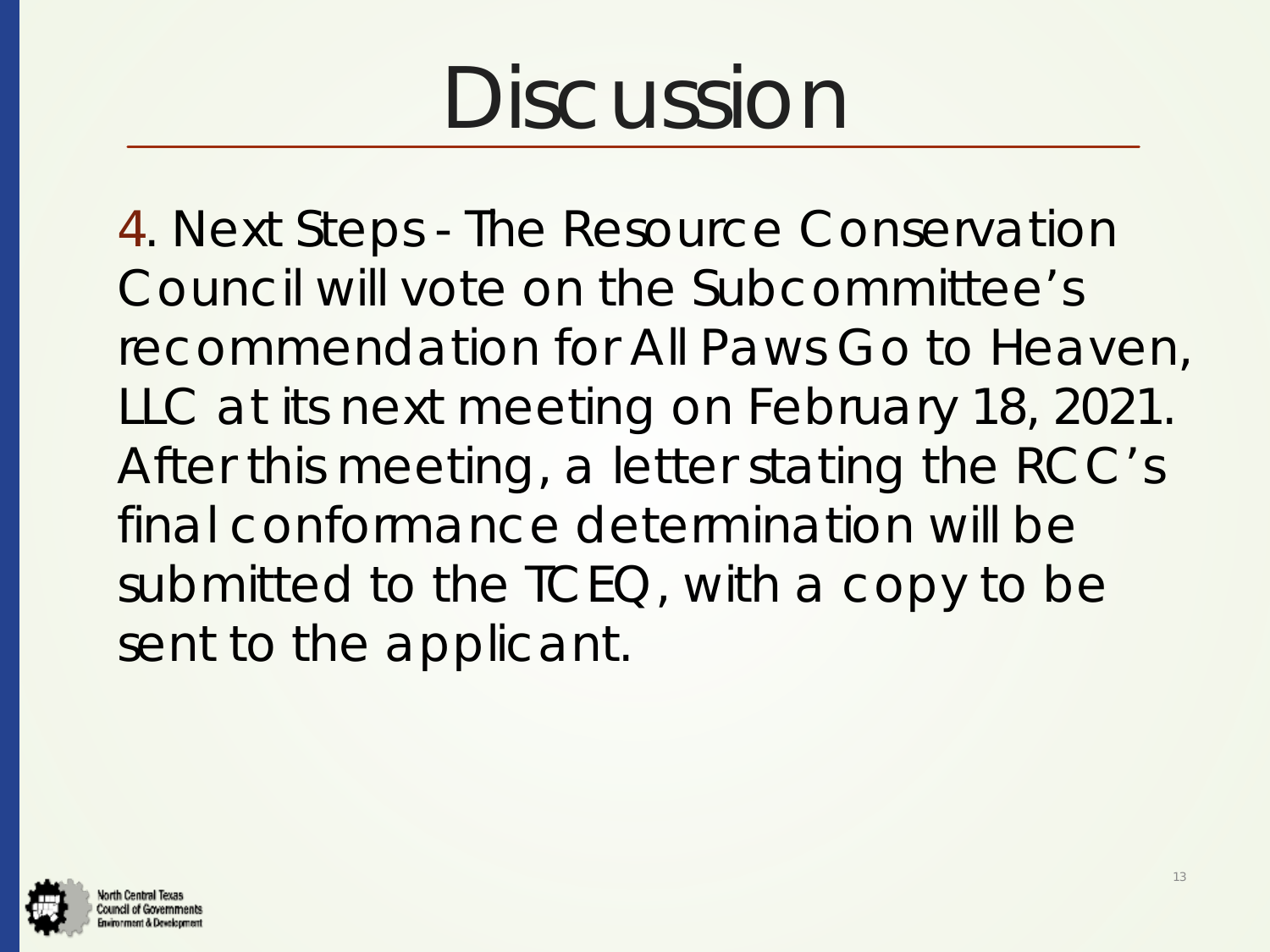## Discussion

5. Documentation of Process for Evaluating Whether a Proposed MSW Facility Application Conforms with the Regional Plan.

- **Elena Berg, NCTCOG**
- 6. Adjournment